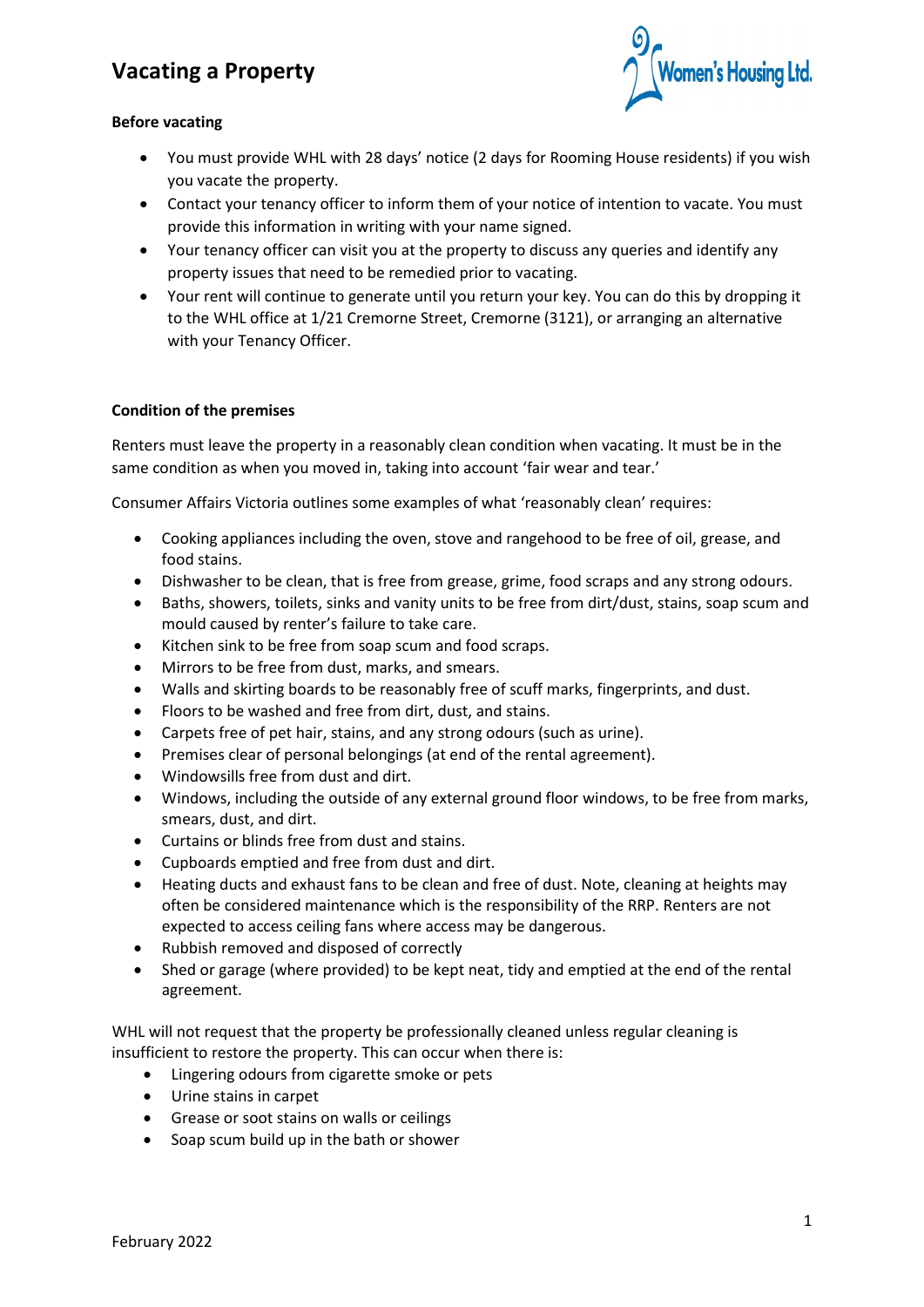## **Vacating a Property**



#### **Abandoned goods**

Please do not leave any goods behind in the property. WHL will seek a compensation order from VCAT if costs are incurred removing or storing the goods.

WHL will store personal documents (official documents, photos, letters, USBs, etc.) for 90 days. Reasonable attempts will be made to notify the owner of the documents so they can be claimed. If they are unclaimed after 90 days, they will be destroyed.

WHL will store goods of monetary value and 'protected goods' for 14 days. Protected goods include medals, trophies, medical devices and equipment, medicine, etc. WHL will make reasonable attempts to contact the owner. After 14 days, WHL will dispose of the goods.

WHL will dispose of perishable goods, dangerous goods and goods with no monetary value immediately.

#### **Exit inspection**

Once WHL have received your key and the rental agreement has ended, your tenancy officer will attend the property for an exit inspection. This must be completed within 10 days of the end of the rental agreement. Your tenancy officer will contact you to give you the opportunity to attend this inspection.

Your tenancy officer will inspect the property and complete a condition report. This will be utilised to compare the state of the property at the start of the tenancy to the state of the property at the time of vacating. If the property is not reasonably clean and/or there is damage beyond 'fair wear and tear,' WHL will claim an amount from the bond to cover the rectification costs. If you do not consent to this, the matter will proceed to VCAT to be heard by the Tribunal in a hearing.

Damage and 'fair wear and tear' are different in nature.

| Fair wear and tear                                                                                       | Damage                                                                                    |  |
|----------------------------------------------------------------------------------------------------------|-------------------------------------------------------------------------------------------|--|
| Worn / faded bench top                                                                                   | Burns or cuts in bench top                                                                |  |
| Cracks in wall from building<br>movement, minor marks or scuff<br>marks on wall                          | Holes in wall or missing paint due to wall hooks, nails or<br>shelves installed by renter |  |
| <b>Faded curtains or blinds</b>                                                                          | Curtain or blinds which are stained or ripped                                             |  |
| Traffic marks on carpet                                                                                  | Carpet stains from indoor plants, pet urine, etc.                                         |  |
| Scuff marks on wooden floor<br>Badly scratched or gouged wooden floors, e.g. dropping<br>something heavy |                                                                                           |  |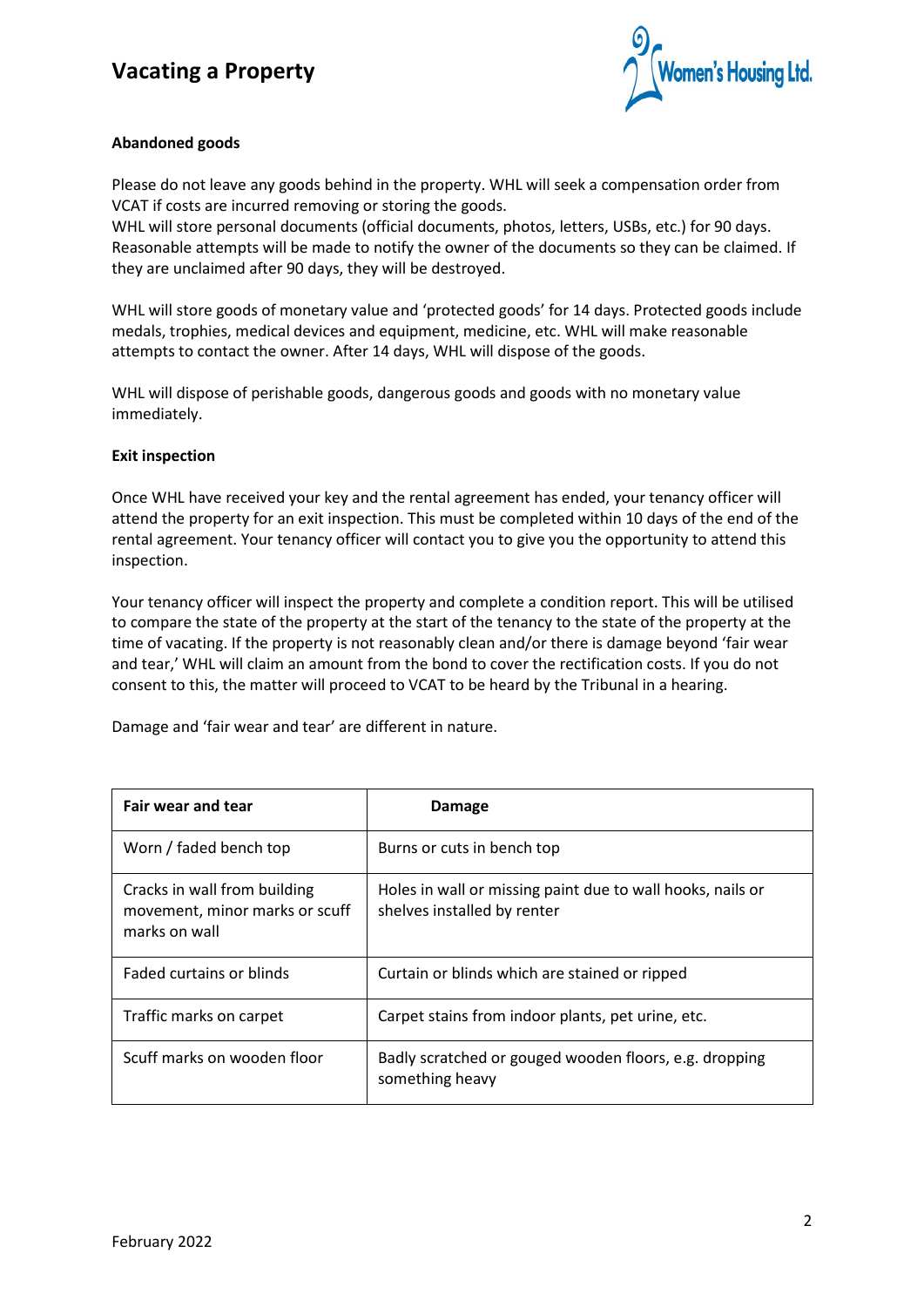# **Vacating a Property**



#### **After vacating**

Please sign the End of Tenancy Form and return to WHL at 1/21 Cremorne St, Cremorne (3121).

Ensure that you have redirected your mail to your new address. Please provide your tenancy officer with your updated information, so that any mail can be forwarded onto you.